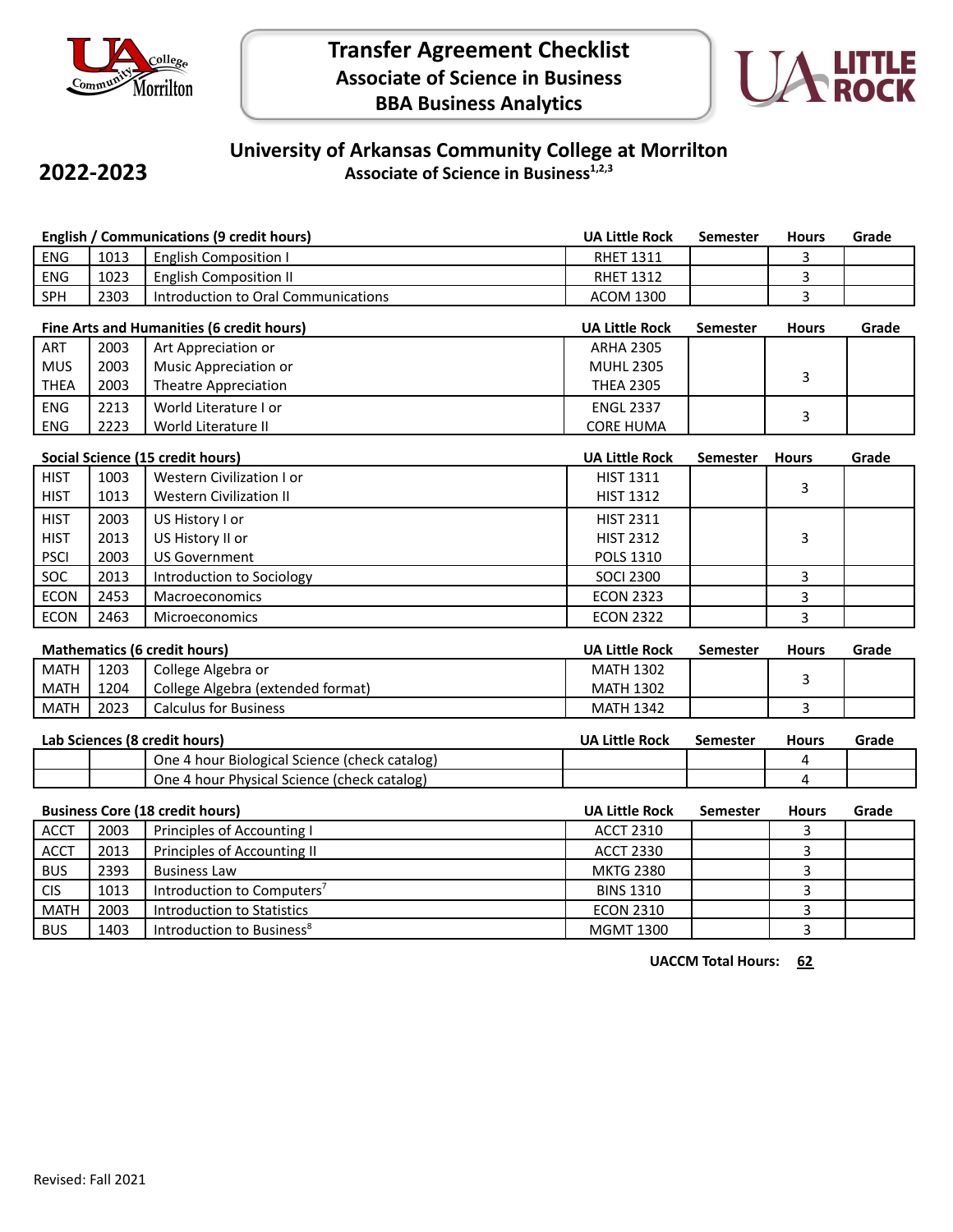



# **2022-2023**

### **University of Arkansas at Little Rock Bachelor of Business Administration Business Analytics<sup>4</sup>**

| <b>Professional Business Courses (28 credit hours)</b><br><b>Semester</b> |           |                                            |  | <b>Hours</b> | Grade |
|---------------------------------------------------------------------------|-----------|--------------------------------------------|--|--------------|-------|
| BSAD                                                                      | 2010/4010 | Career Catalyst <sup>6</sup>               |  | 0            |       |
| <b>BSAD</b>                                                               | 3100      | <b>Business Professionalism</b>            |  |              |       |
| <b>BINS</b>                                                               | 3305      | Information Systems for Decision Making    |  | 3            |       |
| <b>BINS</b>                                                               | 3352      | Data Analysis and Visualization            |  | 3            |       |
| <b>BINS</b>                                                               | 3380      | <b>Business Communication</b>              |  | 3            |       |
| <b>ECON</b>                                                               | 3355      | <b>Quantitative Business Analysis</b>      |  | 3            |       |
| <b>FINC</b>                                                               | 3310      | <b>Business Finance</b>                    |  | 3            |       |
| <b>MGMT</b>                                                               | 3300      | Principles of Management                   |  | 3            |       |
| <b>MGMT</b>                                                               | 3304      | <b>Operations Management</b>               |  | 3            |       |
| <b>MGMT</b>                                                               | 4380      | <b>Business Strategy (Capstone Course)</b> |  | 3            |       |
| <b>MKTG</b>                                                               | 3350      | <b>Principles of Marketing</b>             |  | 3            |       |

| <b>Business Analytics Major Requirements (21 credit hours)</b> |      |                                               | Semester | <b>Hours</b> | Grade |
|----------------------------------------------------------------|------|-----------------------------------------------|----------|--------------|-------|
| <b>BINS</b>                                                    | 4312 | <b>Object-Oriented Programming</b>            |          |              |       |
| <b>BINS</b>                                                    | 4351 | Data Analysis and Reporting                   |          |              |       |
| <b>BINS</b>                                                    | 4352 | <b>Big Data Analytics Tools</b>               |          |              |       |
| <b>BINS</b>                                                    | 4360 | <b>Business Analytics Project Development</b> |          |              |       |
| <b>FINC</b>                                                    | 4355 | <b>Predictive Data Analysis</b>               |          |              |       |
| <b>MKTG</b>                                                    | 4310 | Marketing Research                            |          |              |       |
| <b>ACOM</b>                                                    | 3320 | <b>Persuasive Presentations</b>               |          |              |       |

## **Business Analytics Electives (9 credit hours) Semester Hours Grade**

|             |      |                                             | <br> | ----- |
|-------------|------|---------------------------------------------|------|-------|
| <b>BINS</b> | 3392 | Cooperative Education                       |      |       |
| <b>BINS</b> | 4309 | Seminar: Special Topics in CIS/MIS          |      |       |
| <b>BINS</b> | 4350 | <b>Business Database Management Systems</b> |      |       |
| <b>BINS</b> | 4394 | Internship                                  |      |       |
| <b>MGMT</b> | 4304 | Supply Chain Management                     |      |       |
| <b>MGMT</b> | 4367 | Human Resources Analytics and Metrics       | 9    |       |
| <b>MKTG</b> | 3385 | <b>Consumer Analysis and Behavior</b>       |      |       |
| <b>MKTG</b> | 4316 | Digital Marketing                           |      |       |
| <b>ECON</b> | 4350 | <b>Applied Econometrics</b>                 |      |       |
| <b>FINC</b> | 4350 | <b>Financial Behavior and Modeling</b>      |      |       |
| <b>IFSC</b> | 4345 | <b>Information Visualization</b>            |      |       |

| Unrestricted Electives (6 credit hours) |                                                                                                                                                                                   | Semester | <b>Hours</b> | Grade |
|-----------------------------------------|-----------------------------------------------------------------------------------------------------------------------------------------------------------------------------------|----------|--------------|-------|
|                                         | Remaining hours, if any to reach 120 minimum hours (at least 45 hours must be<br>upper-level, and 12 hours of that upper-level coursework must be outside of the<br>major program |          |              |       |

#### **UA Little Rock Total Hours: 58**

#### Total Hours: 120<sup>5</sup>

 $1$  See your advisor at University of Arkansas Community College at Morrilton for degree and graduation information.

<sup>2</sup> UA Little Rock transfer course designations are either guaranteed by ACTS (acts.adhe.edu) or have been approved as a substitution by UA Little Rock. Unless otherwise noted, courses for which no UA Little Rock equivalent course is listed would transfer in as elective credit.

<sup>3</sup> Students completing the Associate of Science in Business degree requirements, as shown above, with minimum 2.25 cumulative GPA and a grade of C or greater in Composition II and College Algebra, will have satisfied the UA Little Rock Lower Level Core requirements and will be admitted to the School of Business and the Bachelor of Business Administration degree program as a junior.